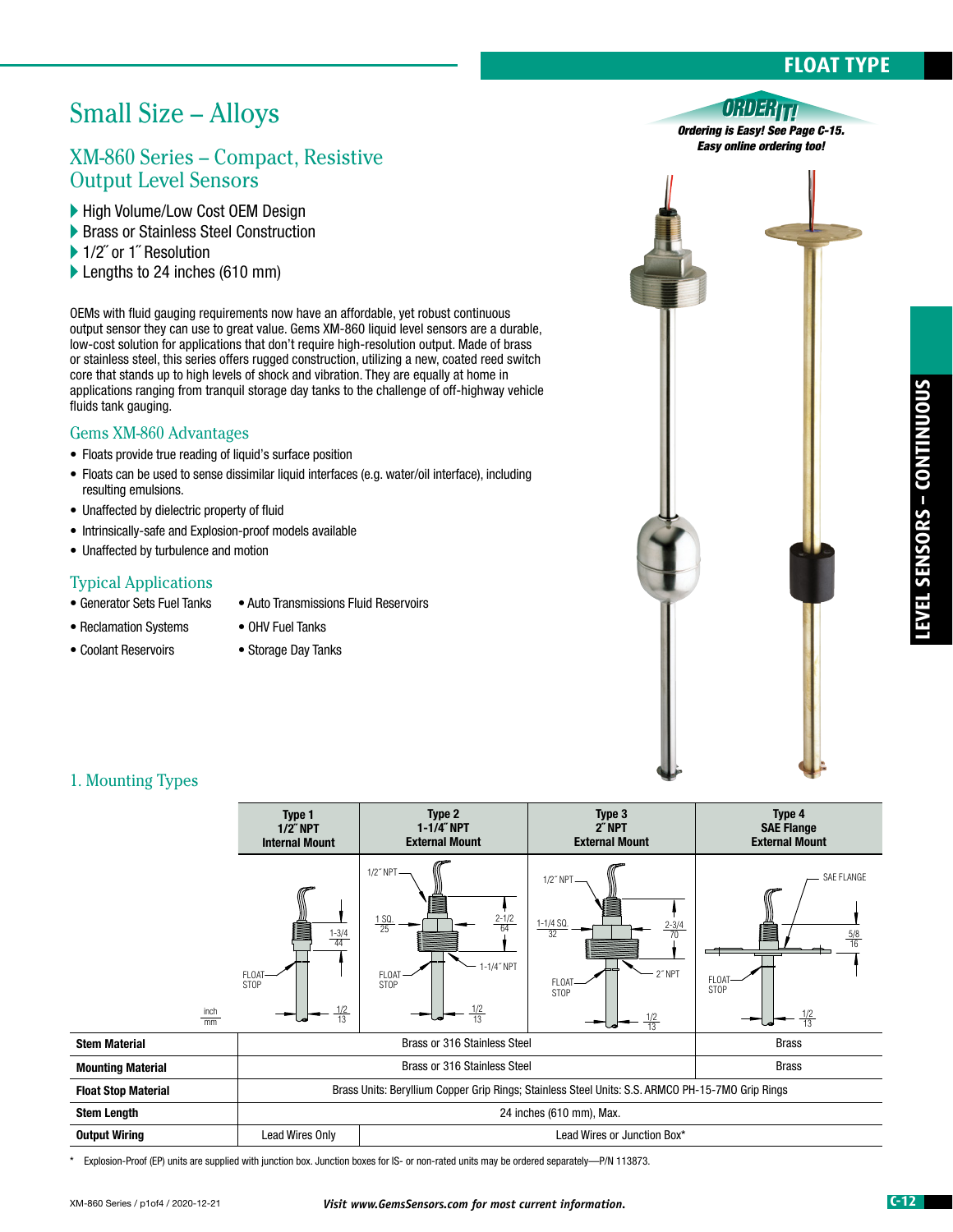

#### 2. Output Types

Make ordering selections from *either* the 2-wire or 3-wire output types detailed below.

#### 2a. 2-Wire Versions, 1-inch Resolution

Designed for simplicity and economy, 2-wire resistiveoutput versions connect directly to many common automotive-type panel meters. Accuracy is 1 inch. Select the output resistance code from the table below for your Order Check List.

| <b>Output Resistance</b>  |                                |                                    |                           |             |  |  |
|---------------------------|--------------------------------|------------------------------------|---------------------------|-------------|--|--|
| <b>Resistance</b><br>Code | <b>Top Hard</b><br><b>Stop</b> | <b>Individual</b><br><b>Step R</b> | Full<br><b>Transition</b> | <b>Unit</b> |  |  |
| R1                        | 33                             | 240-33<br>A (In.)                  | 240                       | Ohms        |  |  |
| R <sub>2</sub>            | 33                             | 255-33<br>A (In.)                  | 255                       | Ohms        |  |  |
| R3                        | 240                            | 240-33<br>A (In.)                  | 33                        | <b>Ohms</b> |  |  |
| R4                        | 255                            | 255-33<br>A (In.)                  | 33                        | <b>Ohms</b> |  |  |

2b. 3-Wire Versions, 1/2-inch Resolution

These versions connect to Gems signal-conditioners (optionally selected in step 6b) for a variety of VDC and mA outputs. Accuracy is 1/2 inch. The standard resistance code is shown below. Consult factory for other resistance values.

| <b>Resistance</b><br>Code | <b>Resistance Value</b> |     |                  |             |  |
|---------------------------|-------------------------|-----|------------------|-------------|--|
|                           | R <sub>Lead</sub>       |     | R <sub>Lag</sub> | <b>Unit</b> |  |
| P1                        |                         | 100 | U                | <b>Ohms</b> |  |

Total Indicating  $R = R_{\text{Lead}} + (A (\text{In.}) \times R) + R_{\text{Lag}}$ 

Electrical Rating – Red to Black Wire

| <b>Minimum Resistance</b>        | 1000 Ohms                     |
|----------------------------------|-------------------------------|
| <b>Maximum Voltage</b>           | 30.0 VDC                      |
| <b>Maximum Current</b>           | 0.030 Amps                    |
| <b>Maximum Power Dissipation</b> | 0.10 Watts/Inch of Indication |

High Resistance = ±2.75Ω Low Resistance =  $33 \pm 0.500$ 

Electrical Rating – Red to Black Wire

| Resistance                       | 33-240 or 33-255              |
|----------------------------------|-------------------------------|
| <b>Minimum Resistance</b>        | 1000 Ohms                     |
| <b>Maximum Voltage</b>           | 30.0 VDC                      |
| <b>Maximum Current</b>           | 0.030 Amps                    |
| <b>Maximum Power Dissipation</b> | 0.10 Watts/Inch of Indication |

#### 3. Output Options

A. Non-Rated Units. Supplied with lead wire output; junction box optional.

B. Explosion-Proof Rated Units. Supplied from factory with explosion-proof junction box.

C. Intrinsically-Safe Rated Units. Supplied with lead wire output; junction box optional.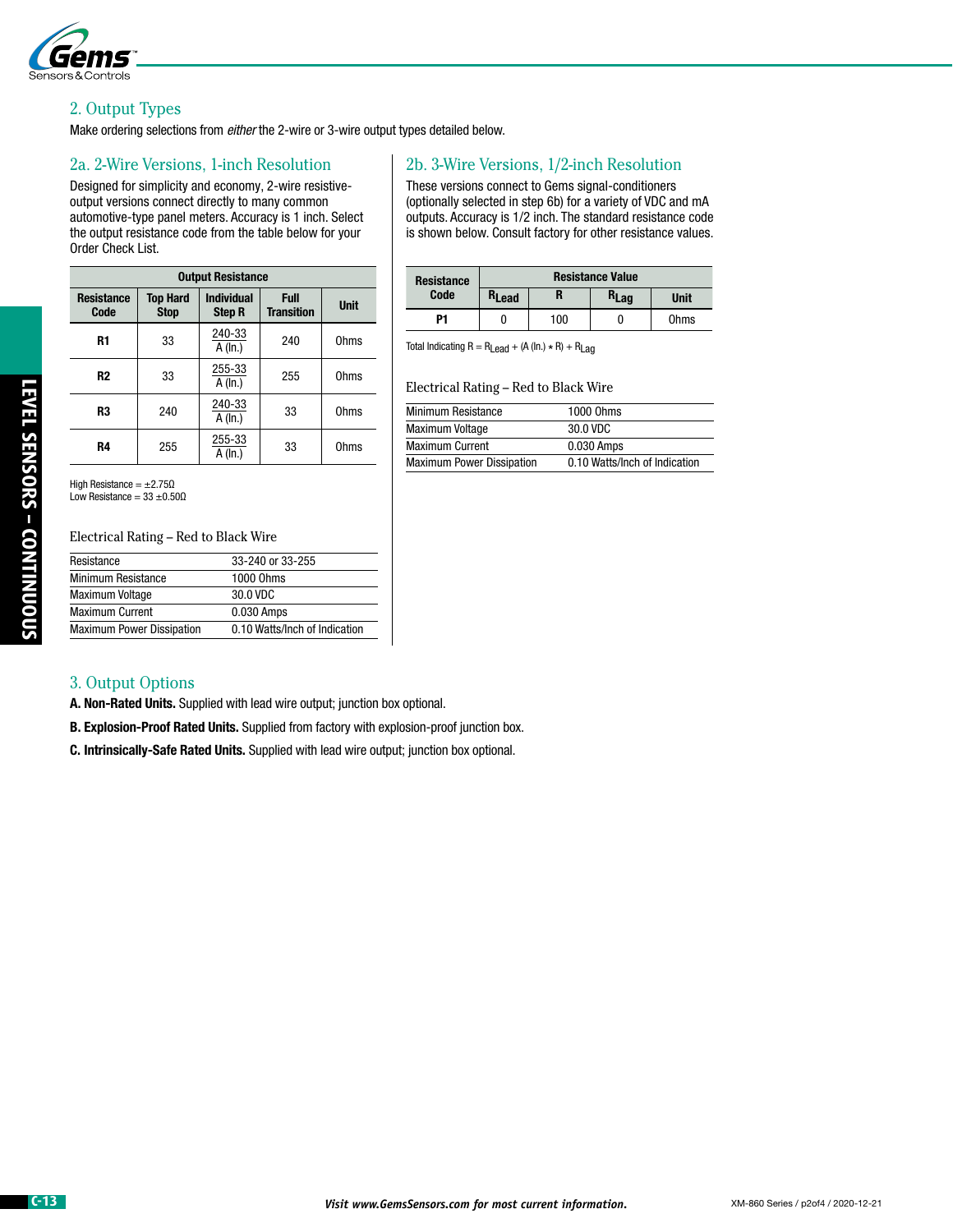### 4. Float Types

Make selection based on Mounting Type being used and performance requirements.

**IMPORTANT:** If you are specifying either an Explosion-Proof or Intrinsically-Safe output, you must select a stainless steel float here.

| <b>Float Material</b>                              | <b>Buna N</b>                                                               | <b>Buna N</b>                                                                   | 316 Stainless Steel                                                |
|----------------------------------------------------|-----------------------------------------------------------------------------|---------------------------------------------------------------------------------|--------------------------------------------------------------------|
| <b>Compatible Mountings</b>                        | Type 1, 2, 3, 4                                                             | <b>Type 1 &amp; 3</b>                                                           | <b>Type 1 &amp; 3</b>                                              |
| <b>Float Dimensions</b><br>inch<br>$\overline{mm}$ | $\frac{1-1/2}{38}$ DIA.<br>$\frac{1-13/16}{46}$<br>ساسا<br>$\frac{5/16}{8}$ | $\frac{1-7/8}{47.2}$ DIA.<br>$\frac{1-13/16}{46.0}$<br>جالب<br>$\frac{5/16}{8}$ | $\frac{2}{51}$ DIA.<br>$\frac{2-3/4}{70}$<br>$\frac{5/16}{8}$<br>₩ |
| <b>Part Number</b>                                 | 197428                                                                      | 43359                                                                           | 43590                                                              |
| <b>Min. Liquid Specific Gravity</b>                | .63                                                                         | .55                                                                             | .75                                                                |
| <b>Operating Pressure, Max*</b>                    | 150 PSI (10.3 bar)                                                          | 300 PSI (20.7 bar)                                                              |                                                                    |
| <b>Operating Temperature, Max.</b>                 | Water: 180°F (82°C)<br>Oil: 230°F (110°C)                                   | 300°F (149°C)                                                                   |                                                                    |

\*@ Ambient Temperature

#### 5. To Determine Dimensions

- X: Dimensional factor based on selected float (see table below)
- **B:** Overall Length = Inches of Indication +  $C^*$  + X
- C: Distance from bottom of mounting to float stop (customer specified):
	- $\bullet$  1/4" (6.4mm) minimum
	- 1-1/4˝ (31.8mm) minimum on Type 1, XT Series only
- M: Distance from stem bottom to lowest level of indication
- N: Distance from upper float stop to highest level of indication

#### Calculating Length

- Note: 2-wire output units must specify Inches of Indication in even increments of 1 inch; 3-wire output units must be specified in even increments of 1/2 inch.
- To find Overall Length when Inches or Indication is known:
- Inches of Indication  $+ C^* + X =$  Overall Length
- To find Maximum Inches of Indication when Overall Length is known:
- Overall Length  $C^*$   $X =$  Maximum Inches of Indication

C dimension is determined by customer. If not specified, the float stop will be located at the minimum value (1/4<sup> $\degree$ </sup>).

#### Float Factors

| <b>Float</b><br><b>Part Number</b> | χ<br><b>Factor</b> | <b>M</b> Dimension | N<br><b>Dimension</b> |  |
|------------------------------------|--------------------|--------------------|-----------------------|--|
| 197428                             | 2.5(63.5)          | 1.312(33.3)        | 1.187(30.1)           |  |
| 43359                              | 2.5(63.5)          | 1.312(33.3)        | 1.187(30.1)           |  |
| 43590                              | 3.437(87.3)        | 2.187(55.5)        | 1.25(31.7)            |  |

inch (mm)

M and N Dimensions are based on water (specific gravity 1.0).

Typical Configuration